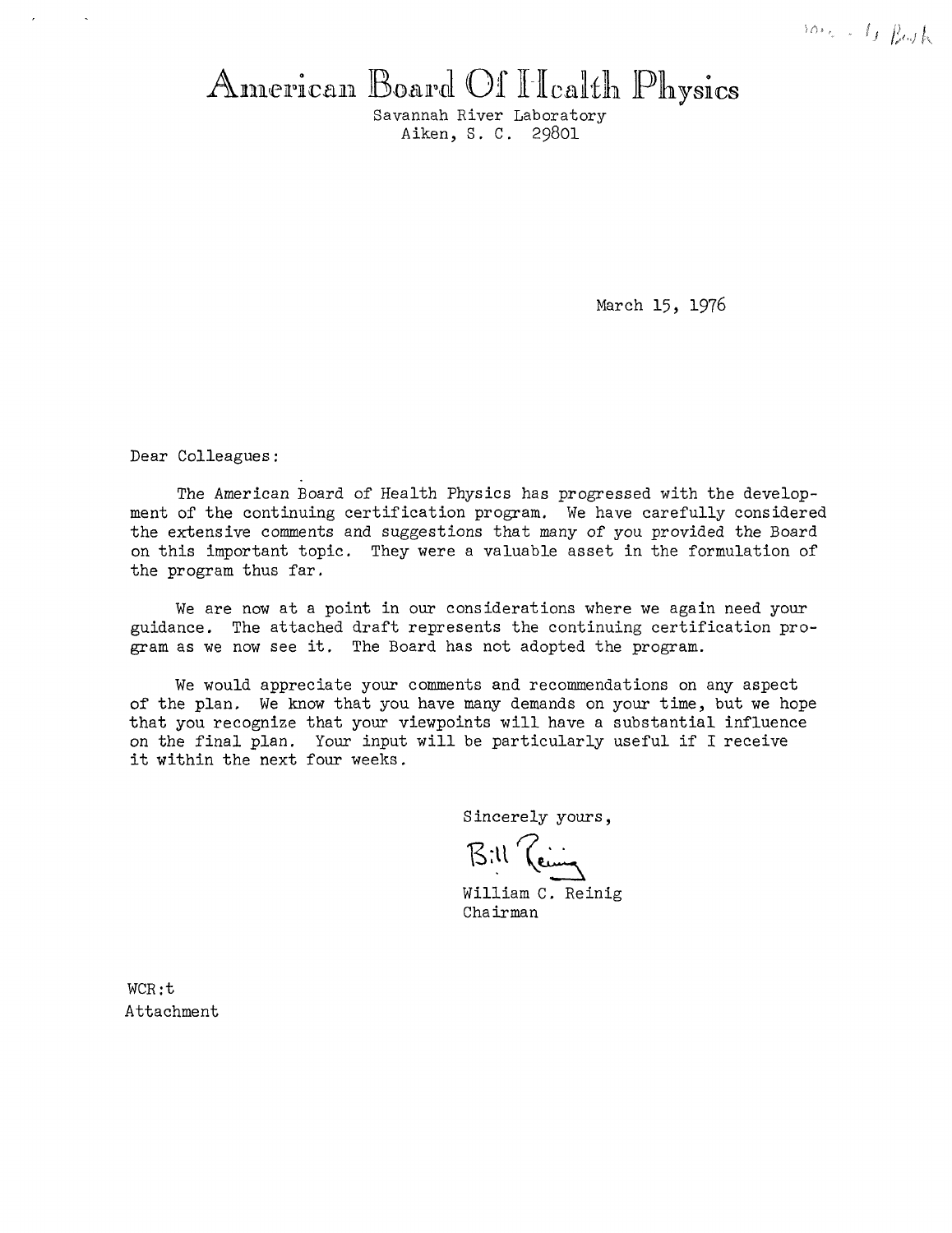## AMERICAN BOARD OF HEALTH PHYSICS CONTINUING CERTIFICATION PROGRAM

#### I. Renewal Period

In the five-year period beginning on January 1, 1977, and during each fouryear period thereafter, each Certified Health Physicist shall renew his certification. Individuals certified after January 1, 1977, shall renew their certification within each four-year period starting on January l in the year after certification is awarded.

Explanatory Note: Present Certified Health Physicists would be required to renew their certification before January 1, 1982. The next renewal deadline would be January 1, 1986. For example, an individual may choose to be recertified in 1977 and he may wait until 1985 before the next renewal.

## II. Extension of Renewal Period

The ABHP may extend the renewal interval, upon request, when an individual cannot meet the requirements because of sickness, foreign residence or other unusual circumstances.

Explanatory Note: This flexibility is provided to allow the Board to grant extensions when necessary. These cases should be infrequent.

## III. Requirements for Continuing Certification

To renew his certification a diplomate shall remain active in the profession of health physics and keep abreast of new developments in the profession. Demonstration of these requirements shall be provided through the following steps that shall be accomplished during the renewal period:

- a. Submission of an Application for Renewal of Certification.
- b. Attendance at ABHP-approved continuing education courses.
- c. Submission of further documentation to verify professional responsibilities and activities may be required by the Board.

#### Explanatory Notes:

 $\bullet$ 

- a. The Application for Renewal of Certification will provide the Board with information about the diplomate's professional activities during the past four years. The form will be similar to the original application for certification. The application will also include a reaffirmation that the individual is fulfilling the Professional Responsibilities of a Certified Health Physicist. No reference statements shall be requested.
- b. The continuing education requirement will be met by attending professionallevel courses approved by the ABHP. During the renewal period, each diplomate shall attend a course or courses providing a total of at least 16 contact hours of lectures and demonstrations on advanced health physics topics. No examinations will be associated with the courses. Courses may be sponsored by any organization. Each course must be approved by the ABHP prior to attendance. The Board will establish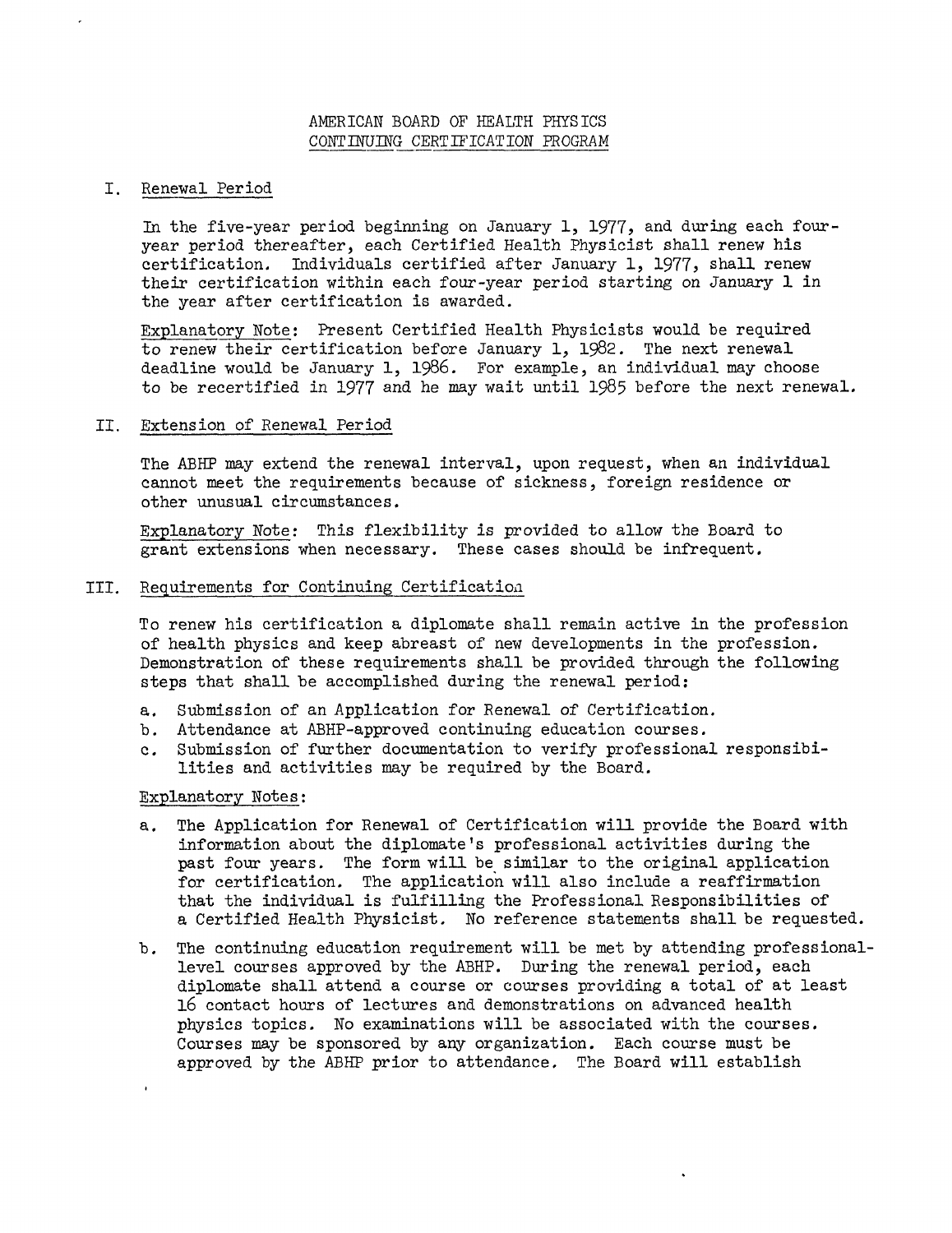a Panel on Continuing Education to arrange and accredit courses. To prevent the Panel from being overburdened in reviewing the content and quality of proposed courses, each course must include at least 4 hours of health physics topics. The course may include other topics, but it must meet the  $l_+$ -hour requirement for approval. Lecturers at an ABHP-approved course will receive appropriate credit.depending on the extent of their participation. Whenever practical, the ABHP **will** announce the approved courses in advance through selected publications; however, the sponsoring organization will have the primary responsibility for course announcements.

c. If the Board cannot determine through a review of the Application for Renewal of Certification that the applicant is actively engaged in the profession of health physics at least 25% of his/her working time and fulfilling the Professional Responsibilities of a Certified Health Physicist, the Board shall require the applicant to submit reports or other documentation to assist the Board in its review. These cases should be infrequent.

#### *Dr.* Classification of Certified Health Physicists

There shall be three classes of Certified Health Physicists:

Certified Health Physicist: This class shall consist of all diplomates who, in the judgment of the Board, meet the requirements for recertification. These individuals shall be included in published listings of Certified Health Physicists.

Certified Health Physicist - Emeritus: This class shall include Certified Health Physicists who have retired from full-time professional activity. These individuals shall be included in published listings of Certified Health Physicists with the Emeritus designation.

Certified Health Physicist - Inactive: This **class** shall consist of all individuals who, in the judgment of the Board, do not meet the requirements for continuing certification. These individuals shall not be included in the published listings of Certified Health Physicists. At any future time, an individual in this class may regain active status upon completion of the requirements for renewal of certification.

Explanatory Notes:

- a. The Emeritus status will be awarded, upon request, to Certified Health Physicists who retire from full-time active participation in professional activities because of age or health requirements.
- b. The Inactive status will, in most cases, result from individuals changing disciplines. For several reasons, the Board chooses to place these individuals in an Inactive status rather than revoke certification. The most compelling reason is that legal action may be initiated to prevent revocation of certification. Although the Board is confident that its judgment would be upheld, the Board prefers to use its limited resources to further the certification program rather than expend them in legal procedures.